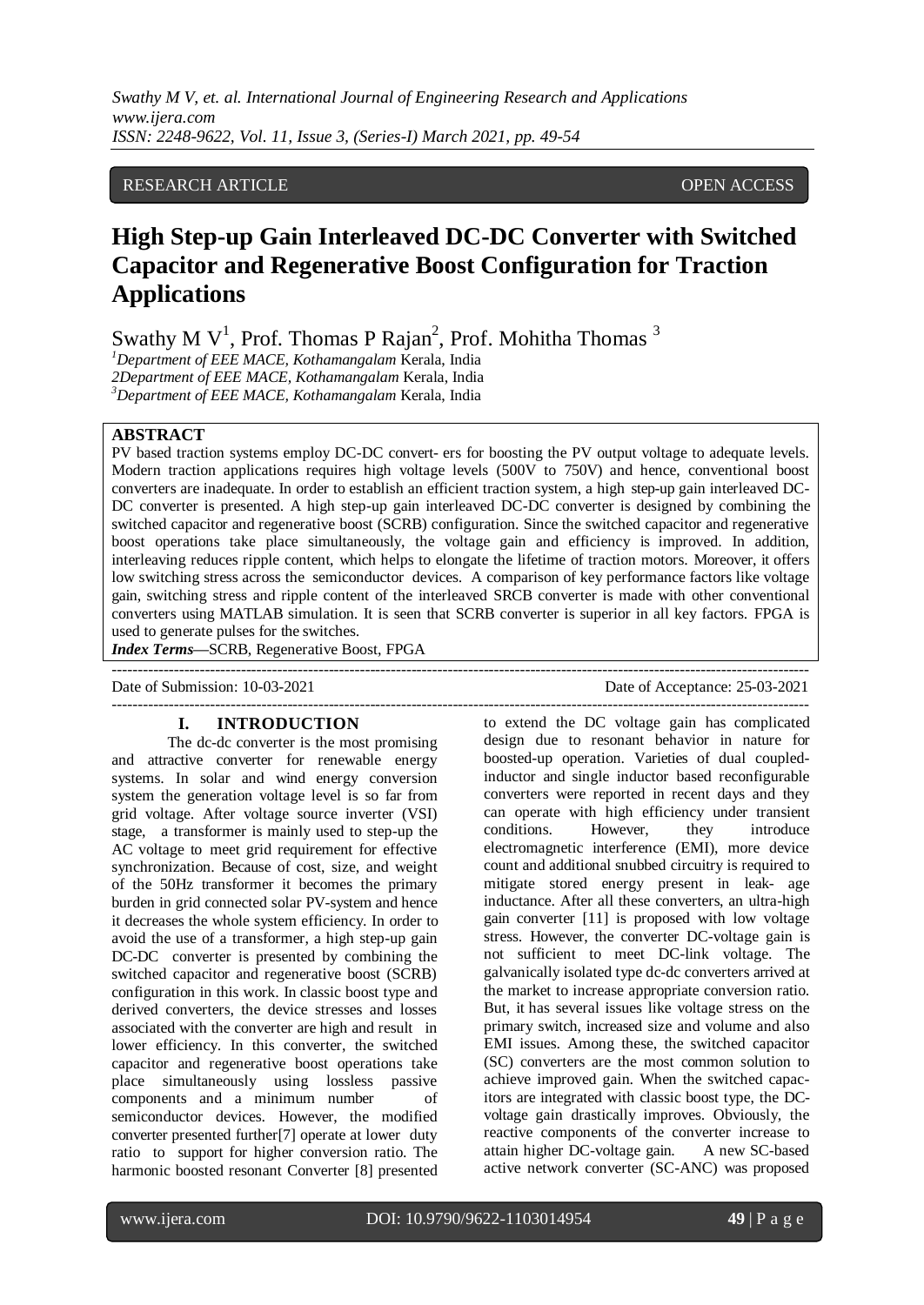later [16]. However, the device stresses are high and comparatively less DC-voltage gain. In the proposed converter, the switched capacitor and regenerative boost operations take place simultaneously using lossless passive components and a minimum number of semiconductor devices. Thereby, it highly increases the DC-voltage gain and enhances efficiency. In addition, it also dominates with fewer ripple content, which helps to elongate the lifetime of devices and suppress the electromagnetic interference.

A high step-up gain DC-DC converter with switched capacitor and regenerative boost configurations introduced recently [1]. This operation takes place simultaneously using lossless pas- sive components and a minimum number of semiconductor devices. Thereby, it drastically increases the DC-voltage gain and enhances efficiency. It also dominates with fewer ripple content, which helps to elongate the lifetime of devices and suppress the electromagnetic interference. In non-isolated single-inductor DC/DC converter with fully reconfigurable structure for renewable energy applications [2] discussed a topology is to integrate a regenerative load such as DC bus and motor with dynamic braking, instead of the widely reported consuming load, with a photovoltaic (PV)-battery system. Switchedcapacitor/switched-inductor structures for getting transformer less hybrid DC-DC PWM converters [3] introduced a few simple switching structures, formed by either two capacitors and two-three diodes (C-switching), or two inductors and twothree diodes (L-switching) are proposed. The main advantage of the new converters is their lower energy in the magnetic elements, what leads to weight, size and cost saving for the inductors. A novel non-isolated ultra- high voltage gain DC-DC converter [4] with low voltage stress is presented. While keeping high voltage gain, this topology illustrates low switching voltage stress resulted in high efficiency. In [5] it gives the idea of an energy efficient charging technique for switched capacitor voltage converters with low duty ratio. Charging a capacitor array of a switched- capacitor (SC) DC-DC converter, supplying load circuits with a very short active period, can be pivotal to achieve high energy efficiency of its operation. This is because the capacitors may lose most of the stored energy during a long sleep period, and thus every sleep-to active transition requires full recharging of the capacitors. In this work, an energy efficient capacitor charging technique called split-capacitor charging, which charges a capacitor array in a stepwise fashion is presented.

An isolated coupled inductor integrated DC-DC converter with non-dissipative snubber for solar energy applications are introduced<sup>[6]</sup>. The proposed converter realizes high step- up voltage gain without incurring a high coupled inductor turns ratio by adapting a dual-voltage doubler circuit. In [7] describes a galvanically isolated DC-DC converter based on current-reuse hybrid-coupled oscillators. This work presents a fully integrated DC-DC converter consisting of only two CMOS chips, which are a power oscillator with integrated transformer and a full-bridge rectifier. A thick intermetal oxide layer guarantees a galvanic isolation rating as high as 5 kV. A current-reuse hybridcoupled oscillator is proposed, which is based on a three-winding tapped isolation transformer and improves both output power and silicon area occupation.

In order to overcome the problems pointed in above papers a high step-up gain DC-DC converter with switched capacitor and regenerative boost configuration is introduced combining switched capacitor and regenerative boost configuration. The main goal of this converter is to achieve high DCvoltage gain by avoiding the use of the transformer in solar PV applications due to cost, size and weight.

# **II. OPERATING PRINCIPLE OF THE PROPOSED CONVERTER**

*A. Configuration of The Proposed Converter* Because of cost, size, and weight, the transformer is the pri- mary burden in grid connected solar PV-system and it decreases the whole system efficiency. Normally the switched capacitor networks are used to improve the voltage gain in an efficient manner. Hence goal of this work is to improve the voltage gain by regenerating the boosted voltage using switched inductor and capacitor during on state of the switches. During the off state of the switches, the reactive elements will discharges consecutively. Hence voltage gain increases to an extreme level.

High step-up gain DC-DC gain converter contains three active switches *S*1, *S*2, *S*3 inductors *L*1, *L*2, *L*3 and diodes *D*1, *D*2, *D*3 and *D*4. It also consist of capacitors *C*1, *C*2 and *C*3. The additional components *L*3 and switch *S*3 forms the interleaving structure. Figure 1 shows the interleaved high step-up gain DC-DC converter.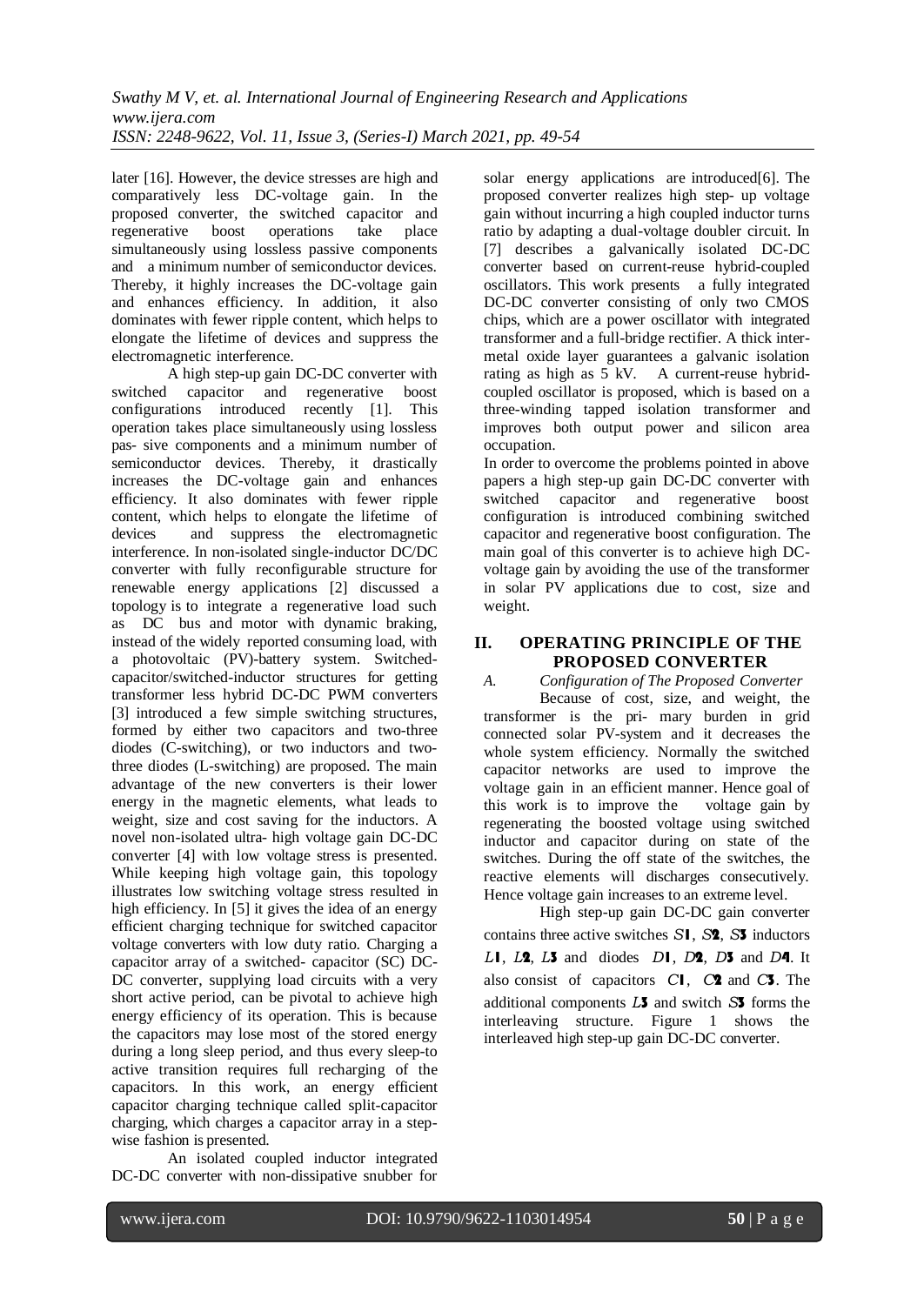

*B. Operating Modes of The Proposed Converter*

Two major operating modes are identified in the converter at every switching period.

#### **Mode 1**

The same gating signals are given to all the three switches present in the converter. In mode 1 operation both the three inductors are charging. At this instant only capacitor *C*2 is charging and capacitors *C*1 and *C*3 are discharging. The current paths are clearly depicted in the circuit as shown in Fig. 2. During this interval, the theoretical waveforms are illustrated in Fig. 4.



**Fig. 2.** Operating Circuit Of Mode 1

## **Mode 2**

In mode 2 operation the three switches are in OFF condition and both the three inductors are discharging. At this instant only capacitor *C*2 is discharging and capacitors *C*1 and *C*3 are charging. The current paths are clearly depicted in the circuit as shown in Fig. 3. During this interval, the theoretical waveforms are illustrated in Fig. 4. The current path is depicted as in the figure 4. In a normal



**Fig. 3.** Operating Circuit Of Mode 2



**Fig. 4.** Theoretical Waveforms

switched capacitive regenerative boost converter there is both continuous mode discontinuous mode. But for the practical applications, mainly concentrating on the continuous current conduction mode. For an interleaved SCRB converter there are mainly two modes of conduction. A proper design should be done for all the components in order to get the maximum voltage gain with reduced voltage stress and improved effi- ciency.

# **III. DESIGN OF THE COMPONENTS**

The high step-up gain DC-DC converter is designed for input voltage 24V with a duty ratio of 0.8. Beyond this duty cycle, the inductor core is saturated and generates noise in the circuit. The converter operates at 10kHz for an output power of 100W.

#### *A. Duty Ratio and Output Voltage*

For any practical applications, the dc-dc converter must be operated at lower duty ratios to get maximum efficiency and the duty ratio can be extended up to 0.8. Beyond this duty cycle, the inductor core is saturated and generates noise in the circuit, which automatically degrades the performances.

$$
V_o = V_{in} * D
$$
 (1)  

$$
V_o = 24 * 0.8 = 720V
$$
 (2)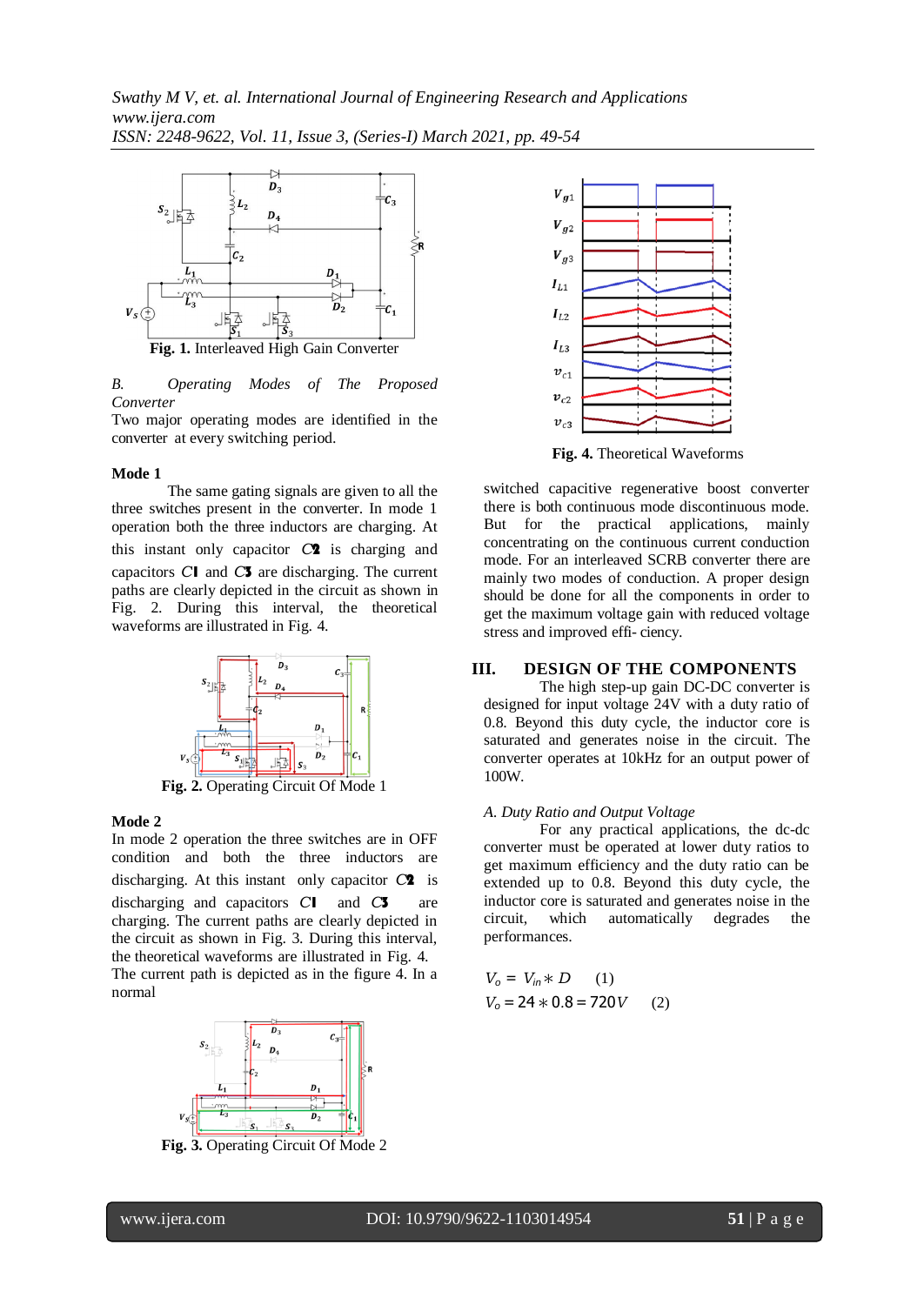*ISSN: 2248-9622, Vol. 11, Issue 3, (Series-I) March 2021, pp. 49-54*

**B.** Load Resistor  $R_0$ 

Taking  $P_0$  as 100 W and input voltage as 24 V, load resistance is calculated as

$$
R_0 = \frac{V_0^2}{P_0} = 5184\Omega
$$
 (3)

 $C.$  Inductors  $L_1$ ,  $L_2$  and  $L_3$ 

Let the  $\Delta i_{\ell}$  be the ripple in input side inductor. In order to find this find ripple current we need the output current.

$$
i_{out} = \frac{P_{out}}{V_{out}} = 0.138A\tag{4}
$$

$$
\Delta i_{L} = 0.2 \times \frac{V_o}{V_{in}} \times i_{out}
$$
 (5)

$$
L = \frac{D(1 - D)V_0}{(3 + D)\Delta u + f_s} = 3.6mH
$$
 (6)

The one of the three inductors are chosen as 4mH and the interleaved inductors are chosen as half value of 4mH. Hence Li and La are 2mH. Choose all the capacitors as 10  $\mu$  F.

## **IV. SIMULATION RESULTS AND ANALYSIS**

*A. Simulation Results*

Simulation parameters for the high gain DC-DC SCRB converter and interleaved SCRB converters are same which is given in Table 1.

| TABLE I: SIMULATION PARAMETER |  |  |  |  |  |
|-------------------------------|--|--|--|--|--|
|-------------------------------|--|--|--|--|--|

| <b>Parameters</b>                  | Specification |
|------------------------------------|---------------|
| Input voltage V <sub>in</sub>      | 24V           |
| Switching frequency f <sub>s</sub> | 10kHz         |
| Output voltage                     | 720V          |
| Inductor $L_1$ $L_2$               | $2\mu$ H      |
| Inductor $L3$                      | $4\mu$ H      |
| Output power                       | 100W          |
| capacitors $C_1$ , $C_2$ , $C_3$   | $10\mu F$     |
| <b>Load Resistance</b>             | $5184\Omega$  |

An input voltage  $V_{in}$  of 24 V gives an output voltage  $V_o$  of 720 V for an output power of 720 V for an output power *P<sup>o</sup>* of 100 W. The switches are MOSFET/Diode with constant switching frequency of 10 kHz. The duty cycle of switches is taken as D=0.80.

Figure 5 shows the gate pulses and voltage across the switches *S*1, *S*2 and *S*3. The same duty ratio is

given to all the three switches. The switch *S*1 and

*S*3 has the voltage stress 113.5V. The second switch

*S*2 has the voltage stress 620V. Figure 6 shows the current through the three inductors present in the DC-DC high step-up interleaved converter. The first two inductors present in the input side has currents

1.9A each. The third inductor *L*3 has current of 2.8A through it.

Figure 7 shows the output voltage and output current of the interleaved converter. The new proposed high gain step-up



**Fig. 5.** (a)Gate pulse  $(V_{qS2})$ , (b) Voltage across switch  $(V_{S2})$ , and (c)Current through switch  $(I_{S2})$ 





interleaved converter has output voltage of 761.5V and ripple content is 1V. Output current is 0.1302A and ripple of the output current is 0.0002A.

#### *B. Analysis*

The analysis of bidirectional DC-DC converter is carried out by considering parameters like voltage gain, efficiency, and duty cycle.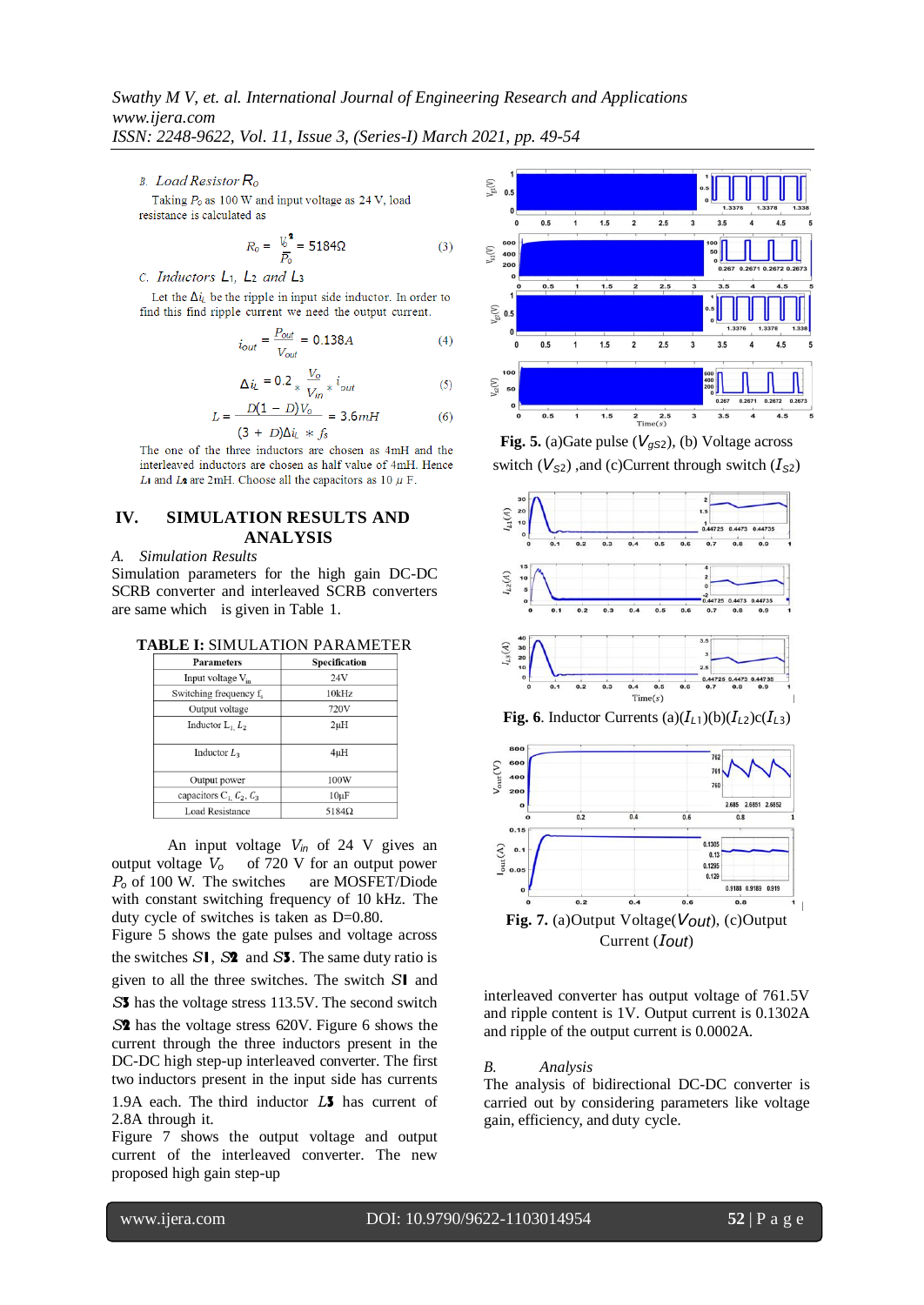*Swathy M V, et. al. International Journal of Engineering Research and Applications www.ijera.com ISSN: 2248-9622, Vol. 11, Issue 3, (Series-I) March 2021, pp. 49-54*

#### **Efficiency Vs Output power**

Efficiency of a power equipment is defined at any load as the ratio of the power output to the power input. The efficiency is the fraction of the input power delivered to the load. A typical curve for the variation of efficiency as a function of output power is shown in Figure 8. The converter efficiency is around 80% for 100W output power for R load. The converter efficiency is around 76.9% for 100W output power for RL load. For an interleaved SCRB converter the efficiency is 91.8% and for RL load the efficiency is about 88.1% for a load of 100W.



#### **Gain Vs Duty Ratio curve**

The plot of voltage gain as a function of duty ratio is shown in Figure 9.



For any practical applications, the dc-dc converter must be operated at lower duty ratios to get maximum efficiency and the duty ratio can be extended up to 0.8. Beyond this duty cycle, the inductor core is saturated and generates noise in the circuit, which automatically degrades the performances. At 0.8 duty ratio we get 29.7 gain for a normal SCRB converter. For a modified interleaved SCRB converter the value of gain is 31.7.

#### *C. Comparison*

The comparison between conventional converter and the modified converter is given in Table 2. The modified SCRB converter is compared with basic switched capacitor regener- ative boost converter . It is observed from the above discussions that in the mod- ified interleaved DC-DC converter efficiency, output voltage ripple and current ripple voltage and stresses on the switches are reduced is reduced to a desirable value. But the number of

| Criterion             | <b>SCRB Converter</b>        | <b>Modified Converter</b>                        |
|-----------------------|------------------------------|--------------------------------------------------|
| No.of switches        | 2                            | 3                                                |
| No.of diodes          | 3                            | 4                                                |
| No.of capacitors      | 3                            | 4                                                |
| No.of inductors       | 2                            | 3                                                |
| Efficiency            | 80                           | 91.8                                             |
| Gain                  | 29.6                         | 31.7                                             |
| Voltage stress        | $S_1 = 120V$<br>$S_2 = 620V$ | $S_1 = 113.5V$<br>$S_2 = 620V$<br>$S_3 = 113.5V$ |
| Output voltage ripple | 5V                           | 1V                                               |
| Output current ripple | 0.005                        | 0.0002                                           |

**TABLE II:** COMPARISON OF CONVENTIONAL AND MODIFIED CONVERTER

Components like switches, diodes and capacitor are increased. Voltage gain is increased from 29.75 to 31.7.

## **V. CONCLUSION**

The SCRB converter and interleaved SCRB converter is simulated according to the designed parameters. The voltage gain for the normal converter is 29.6 and for an interleaved SCRB converter is increased to 31.7. From the simulation diagrams it is observed that in the interleaved converter the switching stress of two switches out of three decreases. The voltage stress across one switch still remains the same .